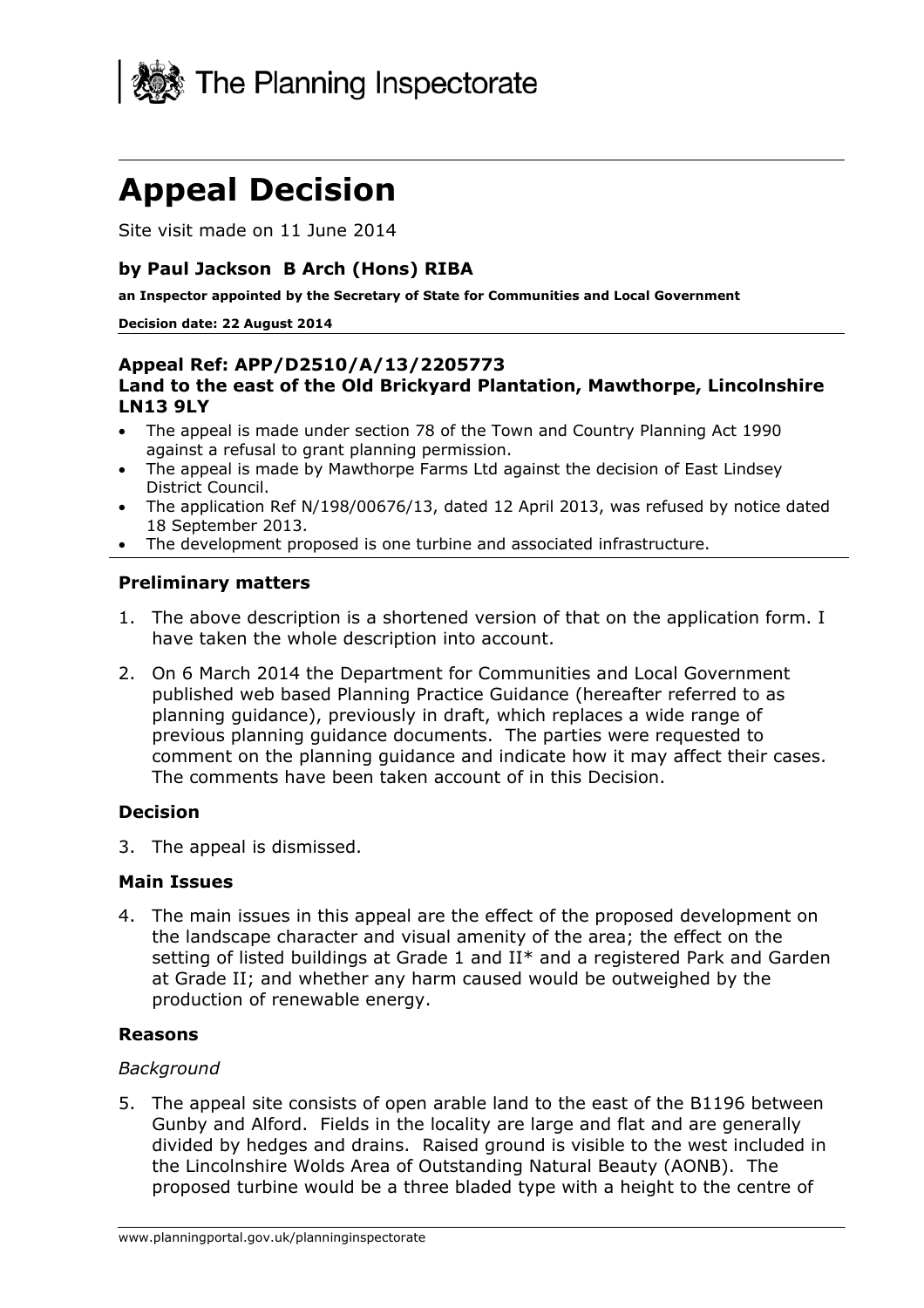the hub of about 40 metres (m) and 67m to the blade tip. The turbine is intended to support the local farm business of the applicant and the production of timber flooring from local woods on the Mawthorpe Farms Estate.

## *Policy*

- 6. The development plan for the area consists of the saved policies of the East Lindsey Local Plan Alteration of 1999 (LP). A replacement Local Development Framework is in the course of preparation and a draft revised Core Strategy (CS) has been the subject of public consultation. The representations indicate that this is progressing but as it has not yet been examined in public, it cannot be given any significant weight. No CS policies have been referred to in the reasons for refusal but I have had regard to draft policies SP7 (historic environment), SP15 (landscape) and SP19 (renewable energy) referred to by the Council in its representations.
- 7. The National Planning Policy Framework of 2012 (the Framework) is a material consideration. Paragraph 115 says that great weight should be given to conserving landscape and scenic beauty in National Parks, the Broads and AONBs, which have the highest status of protection in relation to landscape and scenic beauty. Chapter 10 draws attention to the need to secure radical reductions in greenhouse gas emissions and providing resilience to the impacts of climate change, and supporting the delivery of renewable and low carbon energy; which paragraph 98 indicates should be approved<sup>1</sup> if its impacts are (or can be made) acceptable. Paragraph 132 says that when considering the impact of a proposed development on the significance of a designated heritage asset, great weight should be given to the asset's conservation. The more important the asset, the greater the weight should be. Significance can be harmed or lost through alteration or destruction of the heritage asset or development within its setting. As heritage assets are irreplaceable, any harm or loss should require clear and convincing justification. Substantial harm to or loss of a grade II listed building, park or garden should be exceptional. Substantial harm to or loss of designated heritage assets of the highest significance, notably scheduled monuments, protected wreck sites, battlefields, grade I and  $II^*$  listed buildings, grade I and  $II^*$  registered parks and gardens, and World Heritage Sites, should be wholly exceptional.
- 8. LP policy A4 seeks to protect the general amenities of people living near to new development. Policy A5 concerns the quality and design of development, advising that development will be permitted only, amongst other things, where its design does not detract from the distinctive character of the locality. The explanatory text says that the greatest attention will be paid to the design of development in statutorily designated areas such as the AONB. With respect to the AONB, LP policy C11 says in Part A that the Council will protect the natural beauty of the AONB by not permitting development which would harm the distinctive character, role or regional or local historic significance of the area or inhibit the quiet enjoyment of the AONB.
- 9. LP policy C2 is referred to in the reasons for refusal and concerns listed buildings. Development that affects the setting of a listed building will only be permitted where it preserves or enhances its special architectural or historic interest. Policy C7 concerns historic landscapes and says that development will not be permitted which would harm the character, appearance or setting of

<sup>1</sup> <sup>1</sup> Unless material considerations indicate otherwise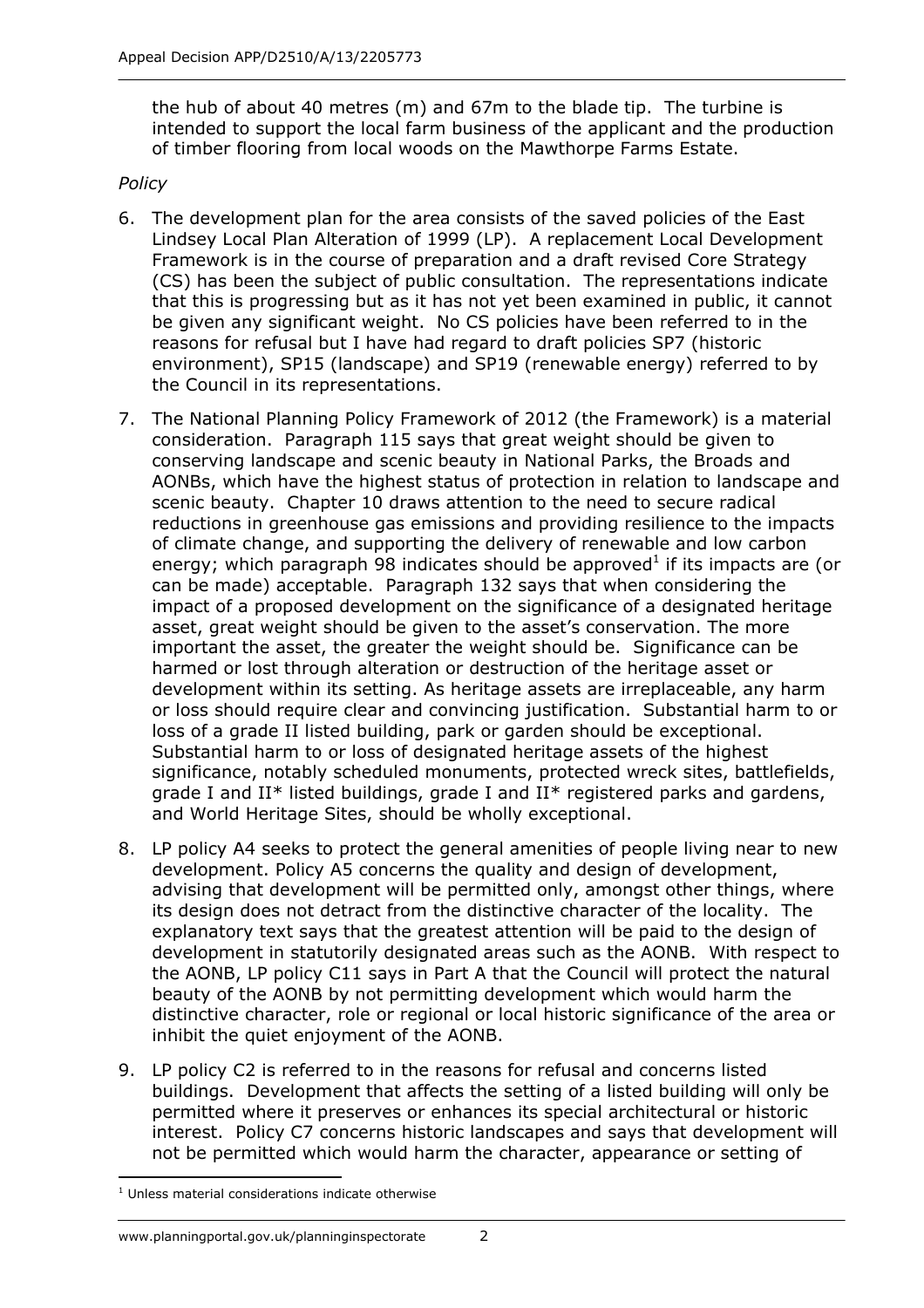historic landscapes at Well Hall amongst others. These policies must be seen in the light of the Framework, which introduces an element of balance; paragraph 97 says that policies should maximise renewable energy generation while ensuring that adverse impacts are addressed satisfactorily. It is not the case that any harm would be unacceptable; the public benefits of a proposal have to be weighed in a proper assessment of the balance, a principle continued by Government in the recent planning guidance.

- 10. In accordance with the duty set out in section 66 of the Planning (Listed Buildings and Conservation Areas) Act 1990 (LBCA), special regard must be paid to the desirability of preserving listed buildings or their settings or any features of special architectural or historic interest which they may possess. Special attention must also be given to the desirability of preserving or enhancing the character or appearance of conservation areas, as required by section 72(1) of the LBCA
- 11. Planning Practice Guidance (planning guidance) was issued in March 2014. It says that the need for renewable or low carbon energy does not automatically override environmental protections; and local topography is an important factor in assessing whether wind turbines could have a damaging effect on landscape and that the impact can be as great in predominately flat landscapes as in hilly or mountainous areas. It also states that great care should be taken to ensure heritage assets are conserved in a manner appropriate to their significance, including the impact of proposals on views important to their setting; as the significance of a heritage asset derives not only from its physical presence, but also from its setting, careful consideration should be given to the impact of wind turbines on such assets. Depending on their scale, design and prominence, a wind turbine within the setting of a heritage asset may cause substantial harm to the significance of the asset. Proposals in AONBs, and in areas close to them where there could be an adverse impact on the protected area, will need careful consideration; and protecting local amenity is an important consideration which should be given proper weight in planning decisions.
- 12. I have also given weight to the Lincolnshire Wolds AONB Management Plan 2013-2018 which has been adopted by the Council and neighbouring Councils as well as the County Authority. This recognises the pressures for change within the AONB whilst maintaining the primary function of safeguarding its natural beauty. One policy particularly relevant to this application is PP7 which seeks to ensure a general presumption against wind energy schemes in any location which could cause significant and demonstrably detrimental effects on the natural beauty and intrinsic characteristics of the AONB.

# *The effect on landscape character and visual amenity*

- 13. The site lies within National Landscape Character Area Profile 42 *Lincolnshire Coast and Marshes* and adjacent to 43 *Lincolnshire Wolds*; and in Local Landscape Character Area (LCA) I1 *Holton le Clay to Great Steeping Middle Marsh* as defined by the East Lindsey District Landscape Character Assessment (ELLCA) of 2009.
- 14. The NCA profile notes that the visual impact of expanding renewable energy developments is one of the biggest pressures on the NCA because of the impacts on the long rural undisturbed rural views which are characteristic of the area. The ELLCA for I1 notes relevant key characteristics including a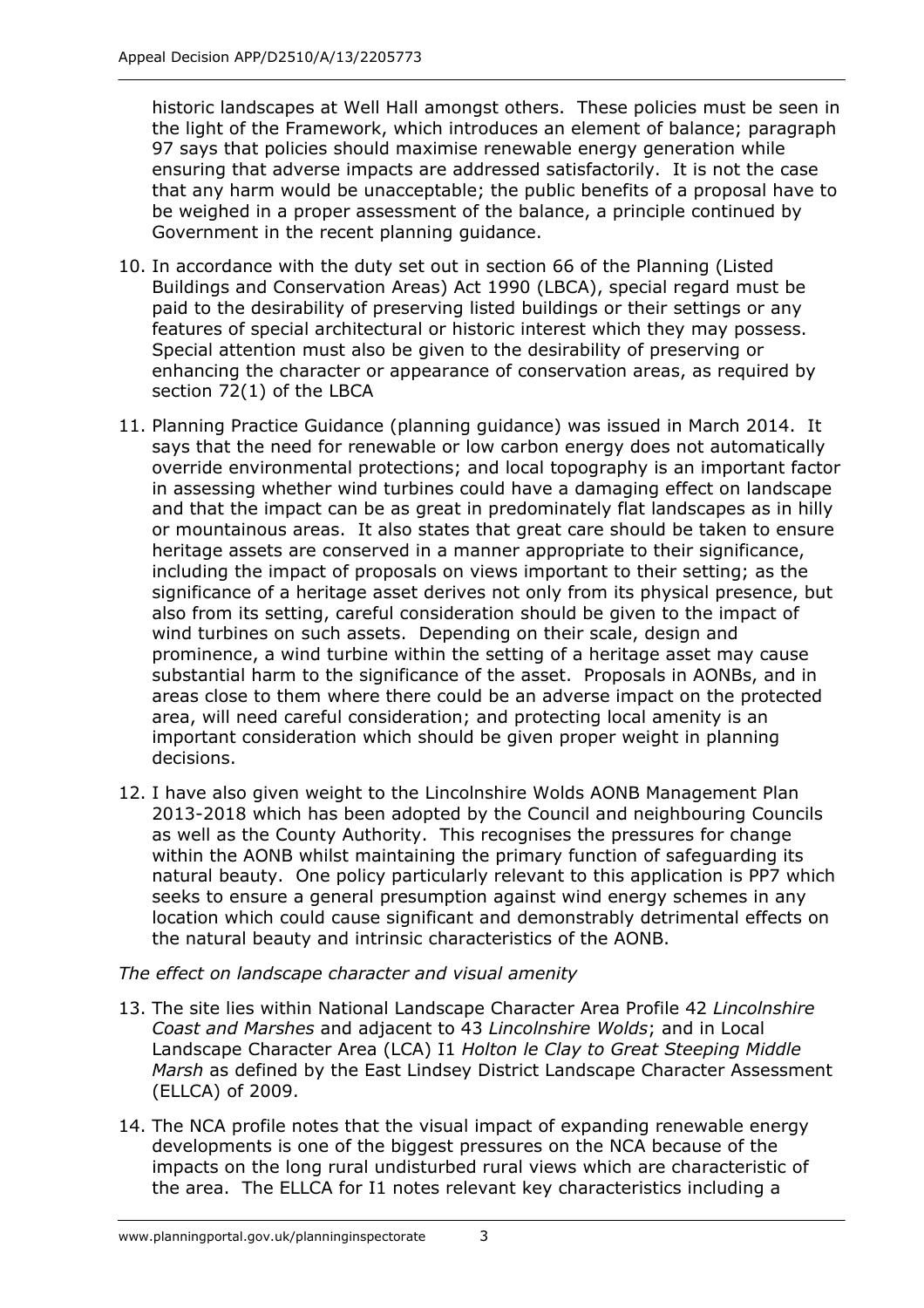distinctive and tranquil rural landscape with very few minor detractors. It advises that views are mostly uncluttered and include those to the AONB and to wind farms including Conisholme (20 turbines at 89m high) to the north. I note that since that assessment, other wind energy developments have been erected at Lincolnshire Poacher, Ulceby in the AONB (1 turbine at 49m) and at Bambers Farm (16 turbines at 87m), though neither of these are within LCA I1. The blades of Ulceby are clearly visible from the appeal site location turning over the ridge above Well. Heritage features including Well Hall (or Well Vale Hall) are mentioned. Landscape forces for change mention wind farms at Conisholme and in the adjacent J1 *Tetney Lock to Skegness Coastal Outmarsh* LCA where Conisholme and Bambers Farm wind farms are located.

- 15. In terms of landscape sensitivity, the ELLCA advises that development should be sympathetic to the scale, pattern and rural character of the area, taking into account the small scale of existing developments, the uncluttered views and the distinctive patterns of hedgerows, trees, woodland and shelter belts, with an overall landscape character sensitivity of moderate to high. The appellant's Landscape and Visual Assessment (LVA) recognises that the AONB is 1.9 km away to the south west at its closest point but judges the landscape sensitivity of I1 to be medium<sup>2</sup>. This contrasts with the ELLCA. Using the appellant's own definition of 'medium'<sup>3</sup>, a more accurate level would be medium/high. Even allowing for the flat nature of the immediate surroundings and some minor detractors such as chicken sheds to the north east and modest electricity pylons, the proximity of the distinctive high land of the AONB alone suggests a higher level of sensitivity; the appellant recognises it as important in the landscape setting as a strong backdrop.
- 16. Turning to the level of impact, the turbine would become a defining feature of the immediate area introducing a high magnitude of change extending for a radius of about 1.5-2 km, varying and dependant on vegetation screening. This encompasses almost the entire width of this part of the LCA and part of the AONB. Whilst the turbine would not be out of scale with the nearby field pattern, that is limited in extent and the moving blades would be visible over surrounding belts of trees and hedgerows in more intimate landscape typology. As such the character of this part of the rather narrow LCA would be significantly changed. Using the appellant's definitions<sup>4</sup>, the magnitude of change within I1 would be at least medium/high, leading to a significance of effect of moderate/substantial. Even recognising that only the southern end of the LCA would be affected and that the overall impact on the whole LCA would be less, its narrow plan form indicates that a more focussed method of analysis is appropriate if the effect on the intrinsic characteristics is to be properly understood. I conclude that there would be a significant adverse effect on the landscape character of the southern end of the LCA, or in other words, a noticeable moderate/substantial deterioration in the existing tranquil and uncluttered landscape.
- 17. LCA I1 connects the foothills of the Wolds to the coastal plains. It forms the surrounding setting to the eastern part of the Wolds AONB. The proposed turbine would be a prominent feature in that setting. The AONB Management Plan draws attention to threats and pressures including inappropriate and

<sup>-</sup>2 Table 2

<sup>3</sup> LVA paragraph 2.8

<sup>4</sup> LVA paragraph 2.9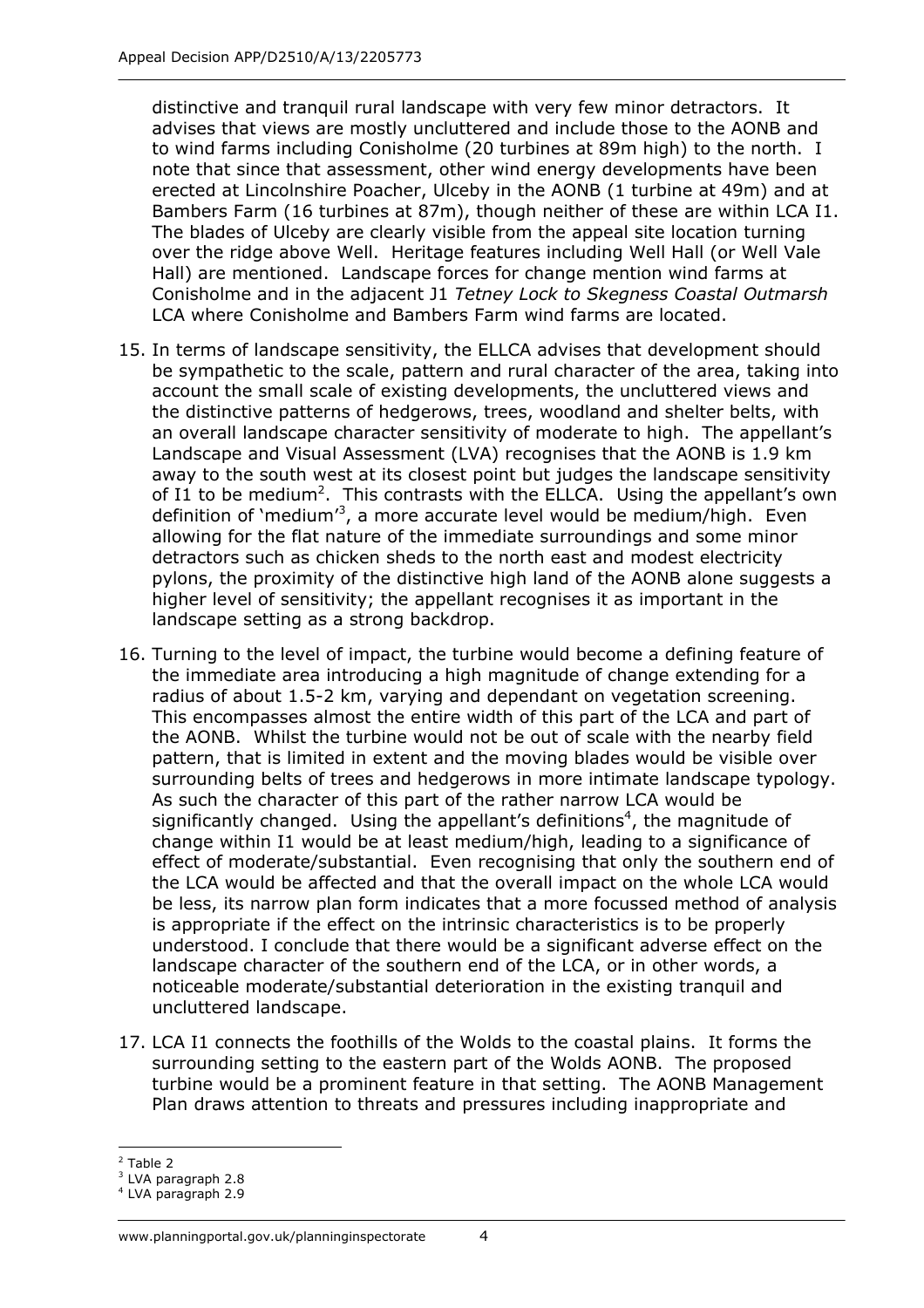insensitive development both within and adjacent to the AONB including wind farms; and the impact on views within, to and from the AONB. Ridge top views, which are one of the special characteristics of the AONB, are to be safeguarded. Although policy PP7 is aimed at countering the cumulative impact of medium/large scale wind farms in close proximity to the boundary, not individual wind turbines, the principle of the policy is that wind energy has the potential to diminish the AONB's special qualities. I consider the close proximity of this proposal would detrimentally affect the landscape character of the south eastern part of the AONB primarily because of its height, which would be, at about 74m AOD (7 + 67m) almost as high as the highest part of the adjacent ridge. It would be conspicuous over the nearby blocks of trees and woodland. The turning blades would appear disconnected from the associated buildings of the farm and would be conspicuous and distracting. Moreover, in some locations the ridge top, Ulceby Grange wind turbine would be visible at the same time, further emphasising a change in the landscape character. In considering this matter, I have taken account of the views of the Inspector in the Gayton le Marsh wind farm case<sup>5</sup> and do not disagree that it is the fact that one can see for miles that makes the view special. However the appeal site is prominent in the setting of the AONB, unlike the Gayton le Marsh scheme which would be much nearer the sea and would be seen in the context of a different LCA and other wind farm development.

- 18. With regard to the LCA immediately to the east, J1 *Tetney Lock to Skegness Coastal Outmarsh,* wind energy development is much more prominent here and the AONB is also further away. The proposed turbine would be seen in wide views towards the Wolds in an area in which there are currently no turbines of any significant height. However the magnitude of effect would be only medium. As for cumulative landscape impact, turbines at Bamber would also be visible in views of the proposal from high ground to the west and would give the impression of encroachment towards the generally uncluttered and attractive AONB. This adds further harm to the impact on landscape character.
- 19. The scheme would be a very prominent feature for some distance for those using the Alford-Willoughby public footpath which passes in close proximity; and the Willoughby Branch Line Nature Reserve which follows the route of the disused Mablethorpe branch line to the south east. I consider the relatively close proximity of the turbine would affect qualities of the AONB appreciated by those who use the networks of public rights of way linking settlements to the south west of Alford including Claxby St Andrew, Ulceby, Rigsby and Well. The views of the tower and/or moving blades would detract from the experience of those using these rights of way to varying degrees depending on vegetation cover. However, it would be a more or less constant feature in the background in an area in which there is currently a lack of significant man made features.
- 20. For those living, working in or driving through the area on the Alford-Willoughby Road or the lanes passing through local settlements including Farlesthorpe, Cumberworth, Mumby and Thurlby, the turbine would be a frequently seen defining landscape feature that would contrast with the rural tranquillity that characterises the area. Because of the AONB in the background in very many of them, the level of sensitivity should be slightly elevated to medium; and for tracks in the AONB or close to it, high. Using the appellant's own matrix, the significance of effect would not be negligible, but

<sup>1</sup> 5 Ref APP/D2510/A/12/2176754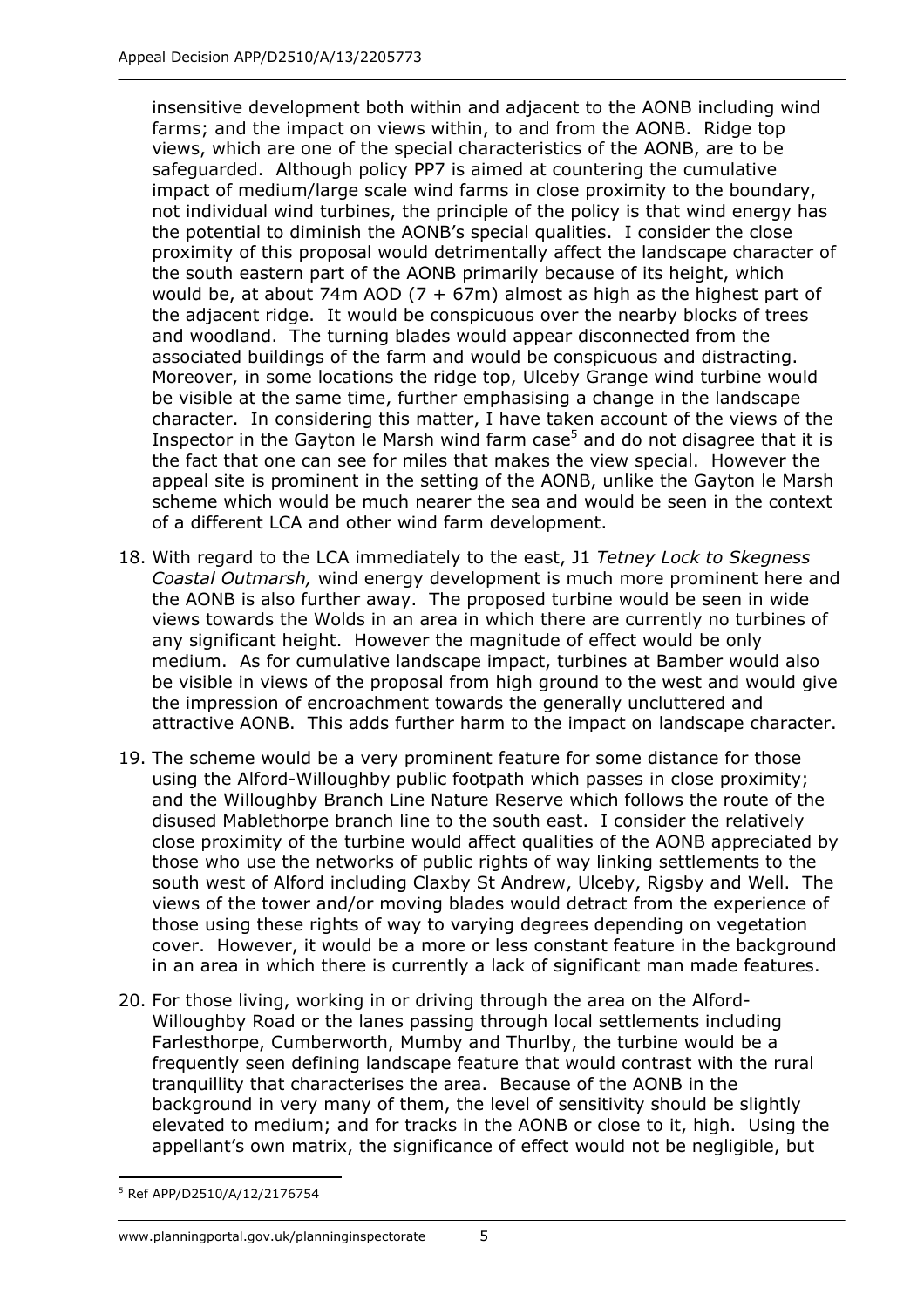would in my opinion, be moderate, representing a noticeable change in the existing view.

21. I conclude that the proposed turbine would conflict with the landscape and visual amenity protection aims of LP policies A4 and C11 and the Framework.

### *Heritage assets*

- 22. Well Vale Hall is a Grade II\* house originating in the early  $17<sup>th</sup>$  century, in its own Grade II Registered Park and Garden (RPG), about 1.76 km to the west north west of the turbine site. It lies on raised ground about 10m higher than the turbine location. To the west of and approximately 2.12 km from the site is the slightly later Grade I listed Parish Church of St Margaret, raised above the House by a further 20m and enjoying a broad view across the estate extending towards the coast. The listing description is informative on the relationship between the house and church, which is deliberately constructed on the same axis as the double fronted house: '*The importance of Wellvale* (sic) *House lies in its park setting and the careful landscape relationship between house and church*'. These receptors are rightly ascribed high sensitivity.
- 23. The turbine would not be visible on the approach to the house. There is a block of woodland next to the farm buildings owned by the appellant and a large area of woodland on the estate between the turbine and the house which would screen, to a large extent, views of it from the rear of the house, though blades may be visible above and through the trees in the winter, especially from the upper floors. That could be affected by tree removal in parts of Low Wood planned by the owner<sup>6</sup>, and the turbine would be visible from its park setting to varying degrees as a distracting modern element. Overall I consider the effect on the house and garden to the east would represent a change of moderate significance.
- 24. More significant is the effect on the church which has attractive views including the house in a designed vista including a lake, the RPG and the broader estate. From here the turbine would not currently be easily visible because of the intervening nearby estate trees on the hillside, a mixture of ash, beech and oak, but these are in the latter part of their lives, as indicated by dying and decaying examples. Although being replaced with young trees as and when necessary, the potential distraction of conspicuous blades turning above woods on lower ground just off the main axis of view, in a very important setting which is very sensitive to change, cannot be ignored. New young trees would not obscure the turbine which would appear anachronistic and harmful in a setting which has remained largely unchanged (allowing for repairs and fire damage at various times) since the  $18<sup>th</sup>$  century. Moreover, the unfurling of the landscape in the flat lands as one emerges from the AONB on the footpath from behind the church is a valued experience, involving the viewer in the wider setting of the AONB at the same time as the axial relationship between the setting of important heritage assets comprising the pedimented church, the RPG and the house; and other listed buildings in the grounds. Off shore wind turbines are conspicuous off the coast at Skegness in this experience, albeit at some distance. In my view, any other nearer turbine that interfered with that would be a significant detractor. The significance of effect would be moderate/substantial.

<sup>1</sup> 6 Willoughby Farms Limited in a letter dated 16 August 2012